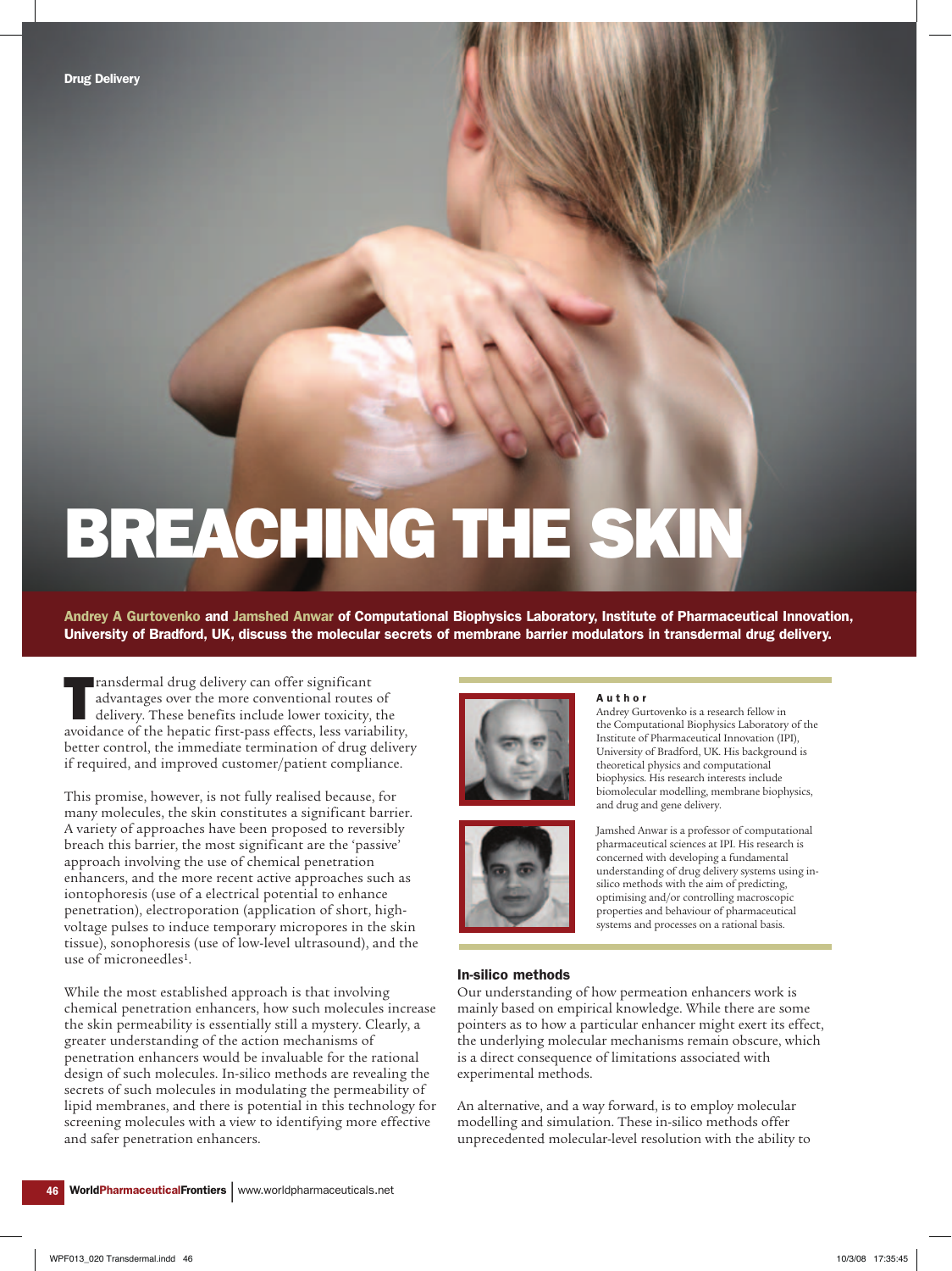reproduce bulk and molecular level properties. They can yield important insights, inform experimental studies, and demonstrate a significant predictive potential.

The basis for molecular simulation is the molecular forces between atoms and molecules that are now sufficiently well characterised. This knowledge of the forces enables us to 'simulate' a collective behaviour of a specified system as a function of time (trajectory), for example, a lipid membrane in water containing molecules of a particular penetration enhancer. The method, known as molecular dynamics (MD) simulation, employs Newtonian mechanics to calculate the evolution of the molecular system, which is dictated by the interaction forces between the molecules (see Figure 1).

Figure 1. Molecular dynamics simulation.



1. The initial atomic positions are arbitrarily assigned; the atoms are also assigned velocities that are consistent with the temperature of interest. 2. The force on each atom due to the other atoms in its neighbourhood is calculated. 3. From knowledge of the force, the initial positions, and initial velocities, the new set of positions of the atoms at some later time (typically 10-15 seconds) are calculated. The atoms are then displaced to their new positions. This process (the calculation of the forces and molecular displacements) is iterated millions of times to yield a collective trajectory of the dynamics of the molecules.

# Molecular simulations can also yield estimates for thermodynamic properties, such as chemical potentials and permeability barriers.

Simulations can be carried out at constant temperature and pressure, hence enabling direct comparison of the results with those obtained from experiments. The trajectories resulting from MD simulations on viewing reveal the dynamical behaviour of the molecules in the system. Thus, in effect we have a microscope with atomic resolution, albeit based on simulation. While individual molecular events may not be entirely accurate reflections of reality, it appears (as with real systems) that the average molecular behaviour in simulations can reflect real systems.

For membrane systems, simulations can routinely reproduce experimental quantities such as the bilayer thickness, area per lipid headgroup, volume per lipid, diffusion rate constants, lipid tail disorder parameters, electronic density profiles, and mechanical properties with an accuracy of a few per cent. Other than offering a window on the molecular level processes, molecular simulations can also yield estimates for thermodynamics properties, such as solubilities, chemical potentials and permeability barriers.

## Transdermal delivery

The primary barrier to the delivery of drug molecules through the skin is the lipid matrix of the skin, the stratum corneum. The stratum corneum consists of dead top-most layer cells known as corneocytes, which are embedded in a matrix of lipids in a 'bricks and mortar'-type arrangement. The lipids consist mainly of ceramides (≈50%), cholesterol (≈25%), cholesterol sulfate (≈5%), fatty acids (10-15%) and a small amount of cholesterol esters, with little or no phospholipids.

As to how these lipids are structurally arranged, we are not entirely sure other than that they are in a crystalline lamellar form, comprising possibly as bilayer or three-layer 'sandwich' structures. Because of the complexity of the skin's lipid matrix, it is common to carry out fundamental experiments on well-characterised phospholipid membranes, which qualitatively exhibit some of the features of the stratum corneum lipids. For this reason, both experimental studies and simulations have mostly focused on single-component bilayers of phospholipids, typically dipalmitoylphosphatidylcholine (DPPC). This approach follows the normal scientific practice of characterising simpler systems before introducing complexity.

Many compounds are known to compromise the barrier function of the skin and to facilitate the penetration of active molecules. These include urea and its derivatives, alkyl sulfoxides including dimethyl sulfoxide (DMSO), various surfactants, Azone® (1-dodecylazacycloheptan-2-one or laurocapram) and oleic acid. Of these, we have studied the effects of Azone, DMSO and oleic acid on DPPC lipid bilayers. Outlined below are the effects of DMSO to illustrate the powerful insights that can be obtained by molecular simulation.

## DMSO and molecular simulation

DMSO is a small amphiphilic molecule with a hydrophilic sulfoxide group and two hydrophobic methyl groups (Figure 2). Its amphiphilic (dual) nature appears to be an important

defining characteristic for its action on membranes. Other than being an effective penetration enhancer, DMSO is widely employed in cell biology (to induce cell fusion and cell differentiation) and as a cryoprotectant. The penetration-enhancing effects of DMSO are concentrationdependant and it is reported that concentrations in the region of 60% in the

## Figure 2. A chemical structure of a dimethyl sulfoxide molecule.



formulation are required to achieve significant penetration enhancement through skin.

The effects of DMSO on the DPPC membrane in the liquidcrystalline phase were studied systematically using molecular dynamics simulations2,3. The DMSO concentrations varied from 0 mol % (solvent phase being pure water) to 100 mol % (solvent being pure DMSO). DMSO appears to exhibit three distinct modes of action on the phospholipid membrane, the specific mode being dependent on its concentration. Depending on concentration, DMSO is able to decrease the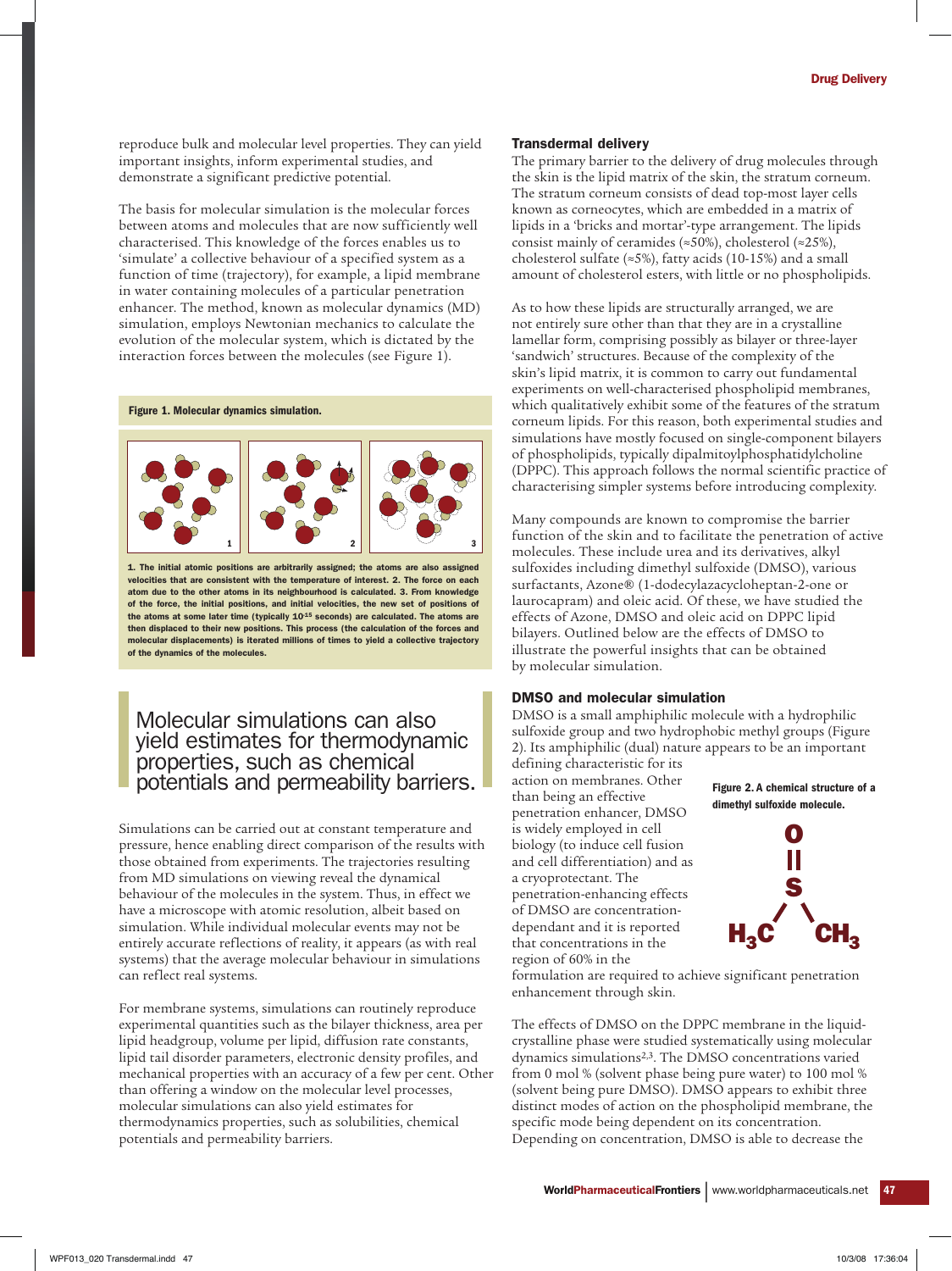membrane thickness (2.5–7.5 mol %), induce formation of transient water pores (10–20 mol %), or destroy the bilayer structure of phospholipid membranes (25–100 mol %). These modes of action are summarised visually in Figure 3.

The observed DMSO-induced thinning and expansion of a phospholipid bilayer coupled with the increased fluidity of its hydrophobic core are able to explain why DMSO promotes the permeation of solutes, in particular hydrophobic entities, across the membrane: the length of the path required for solute permeation is reduced as the membrane thickness drops, and diffusion itself is facilitated because of the enhanced fluidity of the membrane interior. The observations, however, do not entirely explain the DMSO-induced enhancement of hydrophilic molecules.

Probably the most remarkable finding of the study is the induction of transient water pores by DMSO. These water pores are essentially holes within the lipid membrane, which are filled with water and provide a continuous link between the separate regions of water on either side of the bilayer. The significance of the water pores is that they could serve as a pathway for hydrophilic molecules across the membrane since, in this case, a hydrophilic molecule can avoid direct contact with the membrane hydrophobic core. This mechanism is consistent with the experimentally observed concentration dependent effects of DMSO on membranes.

Experimentally, permeability enhancement only occurs at high DMSO concentrations, and high concentrations are also required to induce pore formation in the simulations. DMSO is known to enhance the penetration of both hydrophilic and hydrophobic molecules and the enhancement of hydrophilic

# The significance of the water pores is that they could serve as a pathway for hydrophilic molecules across the membrane.

compounds by DMSO has always been difficult to explain. Molecular mechanisms proposed in the past to explain permeability enhancement by DMSO include interaction with membrane proteins leading to structural defects at the proteinlipid interface, fluidisation of the membrane, and a 'solvent

<sup>48</sup> WorldPharmaceuticalFrontiers | www.worldpharmaceuticals.net

## Figure 3.



Distinct modes of action of dimethyl sulfoxide on phospholipid bilayers. Presented are simulation snapshots for the DPPC bilayer systems containing 0, 5, 10, and 40 mol % of DMSO (lipid-free basis). Lipids are shown in cyan, water in red-white, and DMSO in yellow. *Reproduced from Ref. 3 with permission from the American Chemical Society.*

#### Figure 4.



Simulation snapshots of ceramide bilayers without (left) and with 40 mol % DMSO (right) showing a DMSO-induced transition from the gel phase to a liquid crystalline phase. The water molecules are shown in red/white colours, lipid head groups in royal blue, lipid tails in turquoise and DMSO in yellow/blue. The image on the left without DMSO shows the ceramide bilayer in the gel phase where the lipid tails are packed in an ordered manner, while the image on the right show the tails in a disordered arrangement typical of a fluid phase.

effect' that facilitates the partitioning of the drug molecules from the formulation into the skin.

These mechanisms can explain the enhancement of hydrophobic molecules but not (convincingly) of hydrophilic molecules. In fact it is difficult to conceive of a simple mechanism for the enhancement of a hydrophilic penetrant other than by the observed formation of water pores. Interestingly, the water pore formation links remarkably well with many of DMSO's other pharmacological effects –

including analgesia, protection against ischemic injury, and cryopreservation – that all involve modulation or disruption of ion or water transport across a cell membrane.

> While phospholipids such as DPPC have served well as model membranes, there is clearly a need to move to the ceramide group of lipids, which are the main